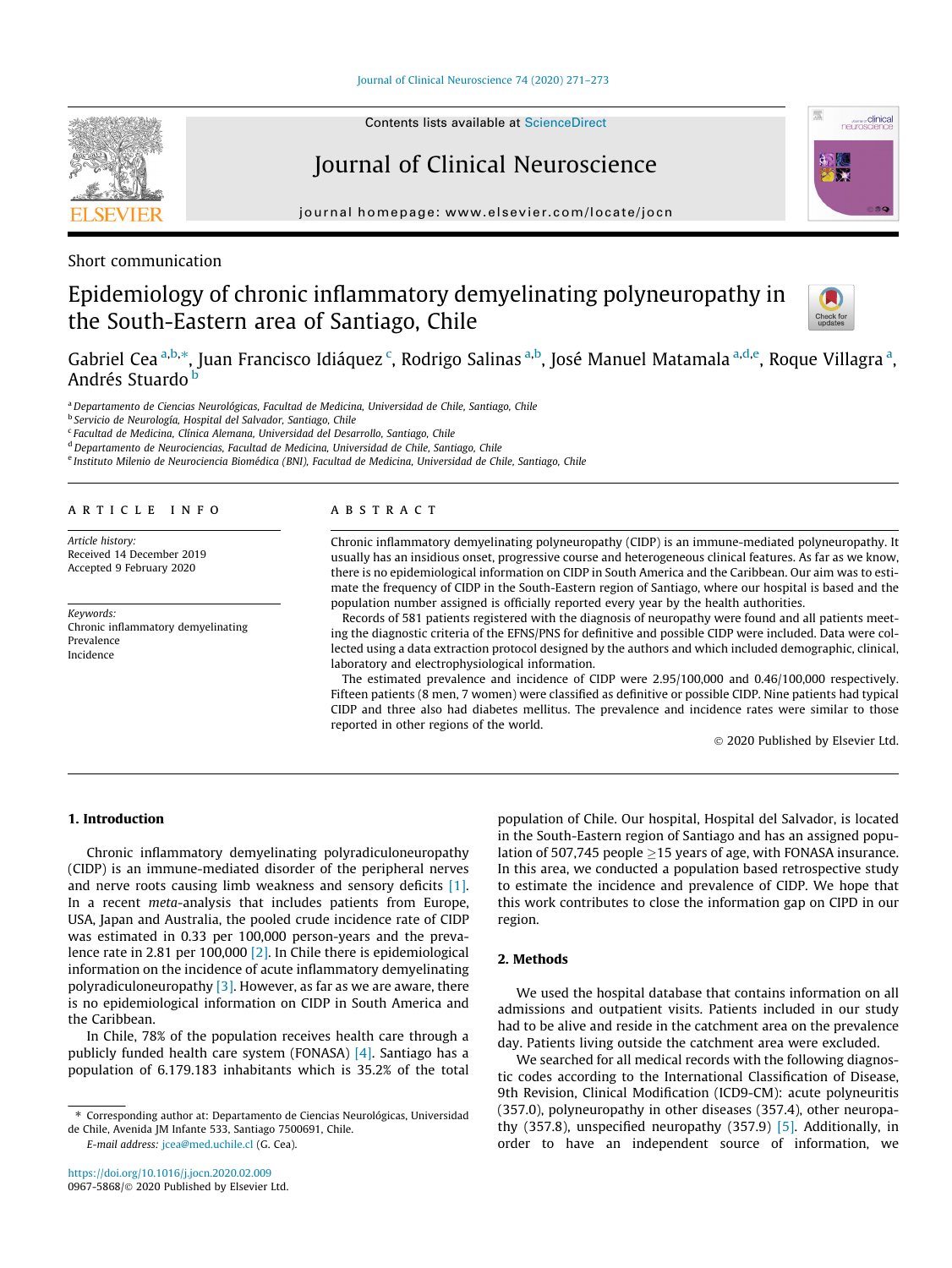<span id="page-1-0"></span>interviewed all 24 neurologists working in our hospital, and requested information on any patients with CIDP or acquired demyelinating neuropathy.

The diagnostic criteria of the European Federation of Neurological Societies/Peripheral Nerve Society (EFNS/PNS) for definite and possible CIDP were used [\[6\].](#page-2-0) Patients having concomitant diabetes were included. We reviewed the national identification number of all patients in the Chilean Identification Service to check if they were alive on the first of April 2019.

We reviewed the records of all included patients using a standardized format to collect information in an anonymized database that included demographic, clinical, laboratory and electrophysiological data. Additionally all patients were evaluated by the authors to confirm findings.

## 2.1. Statistical analysis

Demographic data were obtained on the population  $> 15$  years of age assigned to the hospital. Estimated mean incidence was calculated, with the 3 years prior to the prevalence date (1 May 2018). General crude prevalence and incidence rates, as well as the breakdown per gender and age were determined. We calculated 95% confidence intervals (CI) assuming a Poisson distribution and the Student's t-test was used to compare means.

The study protocol received ethics approval from our local Research Ethics Committee.

#### 3. Results

We reviewed a total of 581 charts during the 2-year study period. Fig. 1 shows the selection process. Fifteen cases (8 males, female 7; 1.1 ratio) fulfilled the EFNS/PNS criteria for definitive or possible CIDP and all were alive on the prevalence day. The mean incidence rate was 0.46 (95% CI 0.00–1.05) and prevalence was 2.95 (95% CI 1.46–4.45) per 100,000. Mean age at onset was 49.8 (SD 13.1) years (range 17–73), men 55.25 years (SD 7.19), women 43.57 years (SD 15). See Table 1 for details.

#### 4. Discussion and conclusion

Our estimated incidence rate was 0.46 (95% CI 0.00–1.05) and prevalence of CIDP was 2.95 per 100,000 (95% 1.45–4.45), figures that are within the range of those reported in the European, Australian and Japanese populations  $[7-11]$ . Our figures were obtained



Fig. 1. Flowchart of inclusion cases.

#### Table 1

Mean Incidence rate, and crude prevalence rates (per 100,000 population) by age group and associated with diabetes.

| Incidence rate $(100,000)$                                                                                 |                    | Rates                                                                        | (95% CI)                                                                   |
|------------------------------------------------------------------------------------------------------------|--------------------|------------------------------------------------------------------------------|----------------------------------------------------------------------------|
| Mean $(3 \text{ vrs})$                                                                                     | 4                  | 0.46 per 100,000                                                             | $(0.00 - 1.05)$                                                            |
| Prevalence rate (/100,000)                                                                                 | n                  | Rates                                                                        | (95% CI)                                                                   |
| Young adult 15-55 yrs<br>Elderly adult 55+ yrs<br>CIDP associated with diabetes<br>Crude global prevalence | 10<br>5<br>3<br>15 | 1.97 per 100,000<br>0.98 per 100,000<br>0.59 per 100,000<br>2.95 per 100,000 | $(0.75 - 3 - 19)$<br>$(0.12 - 1.85)$<br>$(0.00 - 1.26)$<br>$(1.46 - 4.45)$ |

from a well defined, complete storage system of patient records and we also surveyed all the neurologists working in the hospital in order to detect all cases of definitive or possible CIDP. Clinical data were extracted and classified according to a protocol that was defined prior to the data collection and patients were evaluated by the authors. Chile has a reliable national identity number database, so we were able to reduce survival bias by checking the national database of births and deaths. We did not include patients under 15 years old. However, CIDP is extremely rare in people under 15 years of age  $[12]$ , so this probably does not affect our data.

This study may have selection bias, because we used retrospective collect data. We tried to minimize this by reviewing the records of all patients recorded as having a neuropathy. CIDP does not have a diagnostic gold standard but this is a problem with all CIDP studies. We decided to use EFNS/PNS criteria as these are more sensitive than other clinical criteria.

We found in our group a male to female ratio of 1.1:1, but most series showed a slightly greater difference with a male predominance. Our data might have sample bias or represent our particularly population tendency.

Chile has the highest prevalence of diabetes in South America with 9,4% of the adult population affected. [\[13\].](#page-2-0) We found 3 diabetics in 15 CIDP patients and a crude prevalence of 0.59 per 100.000 opposed to 8  $\times$  100.000 in the work of Dyck [\[14\].](#page-2-0) Therefore we can not establish an association between them.

Finally, as far as we know this is the first attempt to rigorously produce an epidemiological estimation of CIDP in South America and the Caribbean. We are aware that CIDP has low incidence and that it is necessary in the future to evaluate larger populations in multicentric studies.

#### Declaration of Competing Interest

The authors declare that they have no known competing financial interests or personal relationships that could have appeared to influence the work reported in this paper.

#### Appendix A. Supplementary data

Supplementary data to this article can be found online at [https://doi.org/10.1016/j.jocn.2020.02.009.](https://doi.org/10.1016/j.jocn.2020.02.009)

#### References

- [1] Hughes RAC. Defining chronic inflammatory demyelinating polyradiculoneuropathy subtypes. J Neurol Neurosurg Psychiatry<br>2019:90:963. https://doi.org/10.1136/innp-2019-321250. 2019;90:963. <https://doi.org/10.1136/jnnp-2019-321250>.
- [2] Broers MC, Bunschoten C, Nieboer D, Lingsma HF, Jacobs BC. Incidence and prevalence of chronic inflammatory demyelinating polyradiculoneuropathy: a systematic review and meta-analysis. Neuroepidemiology 2019:161–72. <https://doi.org/10.1159/000494291>.
- [3] Cea G, Jara P, Quevedo F. Clinical features of Guillain-Barré syndrome in 41 patients admitted to a public hospital. Rev Méd Chile 2015;143:183-9. [https://](https://doi.org/10.4067/S0034-98872015000200005) [doi.org/10.4067/S0034-98872015000200005](https://doi.org/10.4067/S0034-98872015000200005).